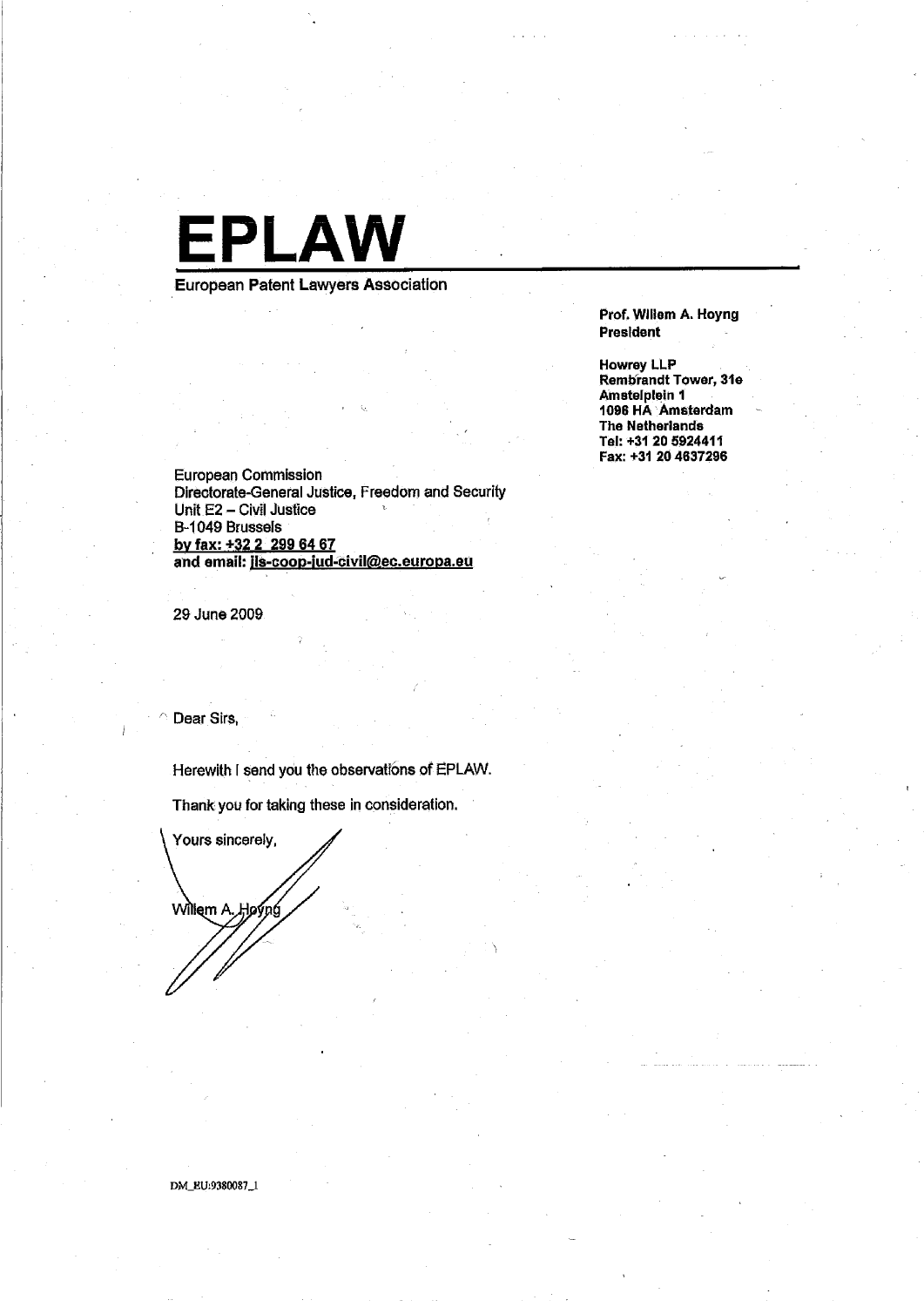#### EUROPEAN PATENT LAWYERS ASSOCIATION (EPLAW)

COMMENTS ON THE GREEN PAPER ON THE ReviEW OF COUNCil ReGULATION (EC) No 44/2001 ON JURISDICTION AND THE RECOGNITION AND ENFORCEMENT OF JUDGEMENTS IN CIVIL AND COMMERCIAL MATTERS (COM. (2009) 175 FINAL, OF 21.04.2009)

# i. EPLAW

EPLAW is an Association of experienced patent litigation lawyers in the European CommunIty. It has rendered opinions regarding the future European Patent Court system and the Community patent. It has also submitted a statement regarding the Case C-403-GAT v. LUK<sup>1</sup>, before the judgement (July 13, 2006) had been rendered and after the Advocate General Geelhoed handed down his opinion (September 16, 2004)<sup>2</sup>.

### II. Question 4

In the Green Paper, the Commission submits the following "Question 4" to the interested circles:

What are the shortcomings in the current system of patent liligation you would consider to be the most important to be addressed in the context of Regulation 4412001 and which of the above solutions do you consider appropriate in order to enhance the enforcement of industrial property rights for rightholders in enforcing and defending rights as well as the position of claimants who seek to challenge those rights in the context of the Regulation?

EPLAW, in this statement, wants to comment only on that Question.

IlL. Amendments discussed in the Green Paper

1. The Green Paper refers to the present plans for a European Patent Litigation System for European patents and Community patents. EPLAW, from the start, has supported these initiatives, addressing, however, certain questions, which still must be solved in order to render-the system ready and suitable for practice, notably a high quality of the judges of the system and the right for representation, before the future courts, for lawyers who have a broad legal education and, thus, are able to support these courts in the great variety of matenal and procedural legal rules to be applied.

12007) ECR 1-6S09

1 2

.<br>د<sup>بو</sup>

See EPlAWs Website "Resolutions" and "Yearbooks 2006-2008"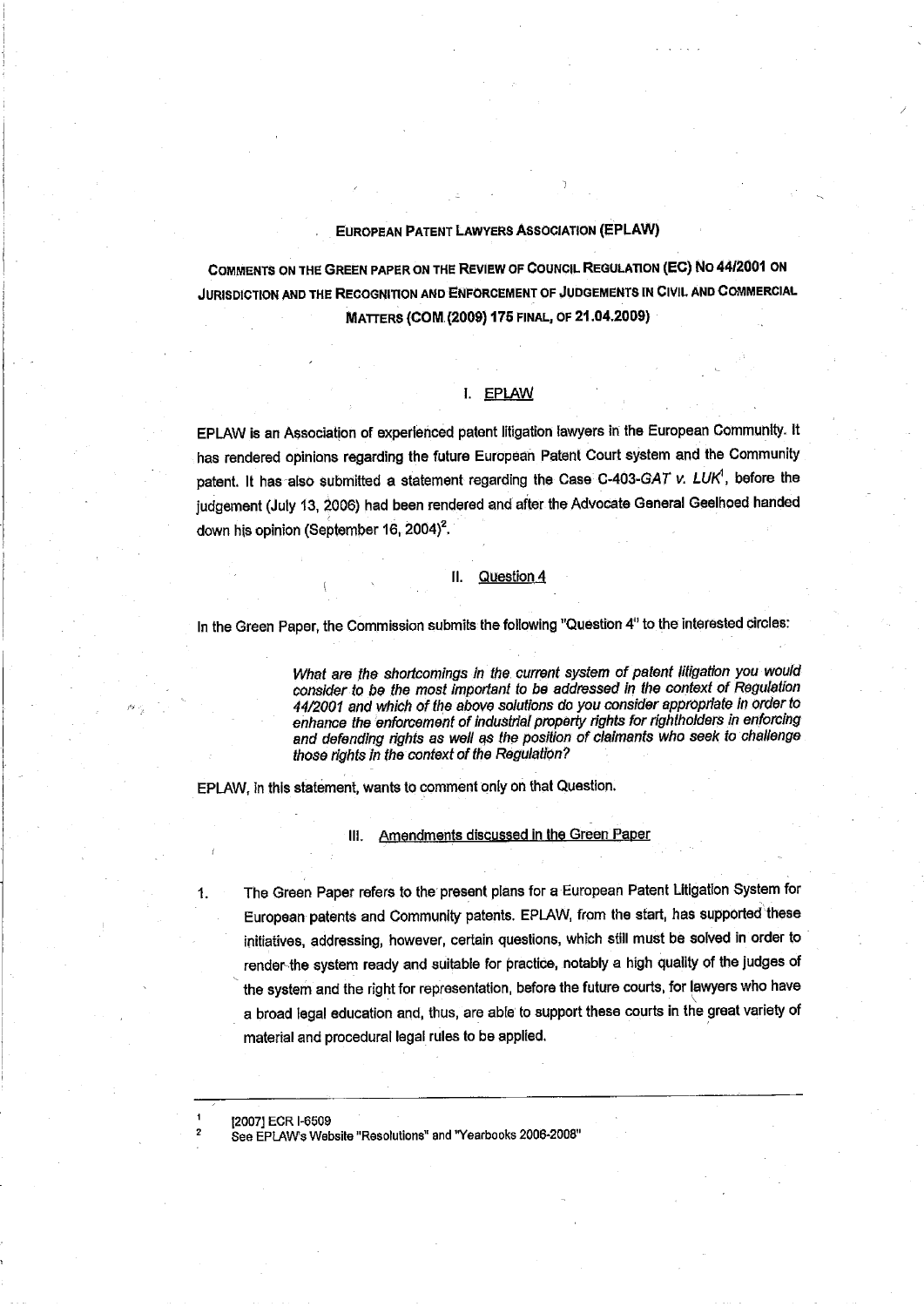2. The Green Paper, in No. 4 para 2, raises the question, whether and how the communication and interaction between the courts seized in parallel infringement proceedings could be strengthened.

-2-

EPLAW is of the opInion, that there is no need for an express rule in Regulation (EO) No. 44/2001, since the parties themselves (at least the defendant) will inform the court about parallel proceedings not only regarding infringement, but also regarding validity.

3. The Green Paper, next, raises the question, whether Is advisable to exclude the application of the rule on lis pendens in case of a negative declaratory action started before a (positive) infringement action in another member state. The ECJ has accpted the application of this rule in such circumstances.

Contrary to this practice of the ECJ, in the majority of the member states the "later" positive infringement action has prerogative over an earlier negative declaratory action.

EPLAW is. of the opinion. that an express rule in Regulation (EC) No. 44/2001 changing the practice of the ECJ is recommendable. The legal interest of the defendant to start a negative declaratory action is based only on the fact, that the patent owner.has not yet submitted the question of infringement to the courts. Once the patent owner has started a positve infringenient action, such a legal interest on the side of the defendant ceases to exist. Since, according to the practice of the ECJ, all national courts are deemed to have the same quality, the defendant is not deprived of a right to be protected, if he is forced to cancel his negative declaratory action and to submit his arguments to the court seized with the positive infringement action. Such a rule would also be useful against "Torpedo"practices.

4. The Green Paper, then, refers to several (other) solutions to counter "Torpedo"-practices. EPLAW follows the opinion expressed in the Green Paper that the problems may be dealt with by the creation of a unified patent litigation system. Presently, there seems to be no need for changes in this respect other than that advocated under II. 3. above.

5. The Green Paper, next. refers to the problem of a consolidation of procedings against several infringers of the European patent where the Infringers belong to a group of companies.

EPLAW proposes an amendment to Art. 5 of the Regulation (EC) No. 44/2001 to the effect, that, in a patent infringement action, the action may be brought against an enterprise deemed to infringe a European patent In a member state, where a patent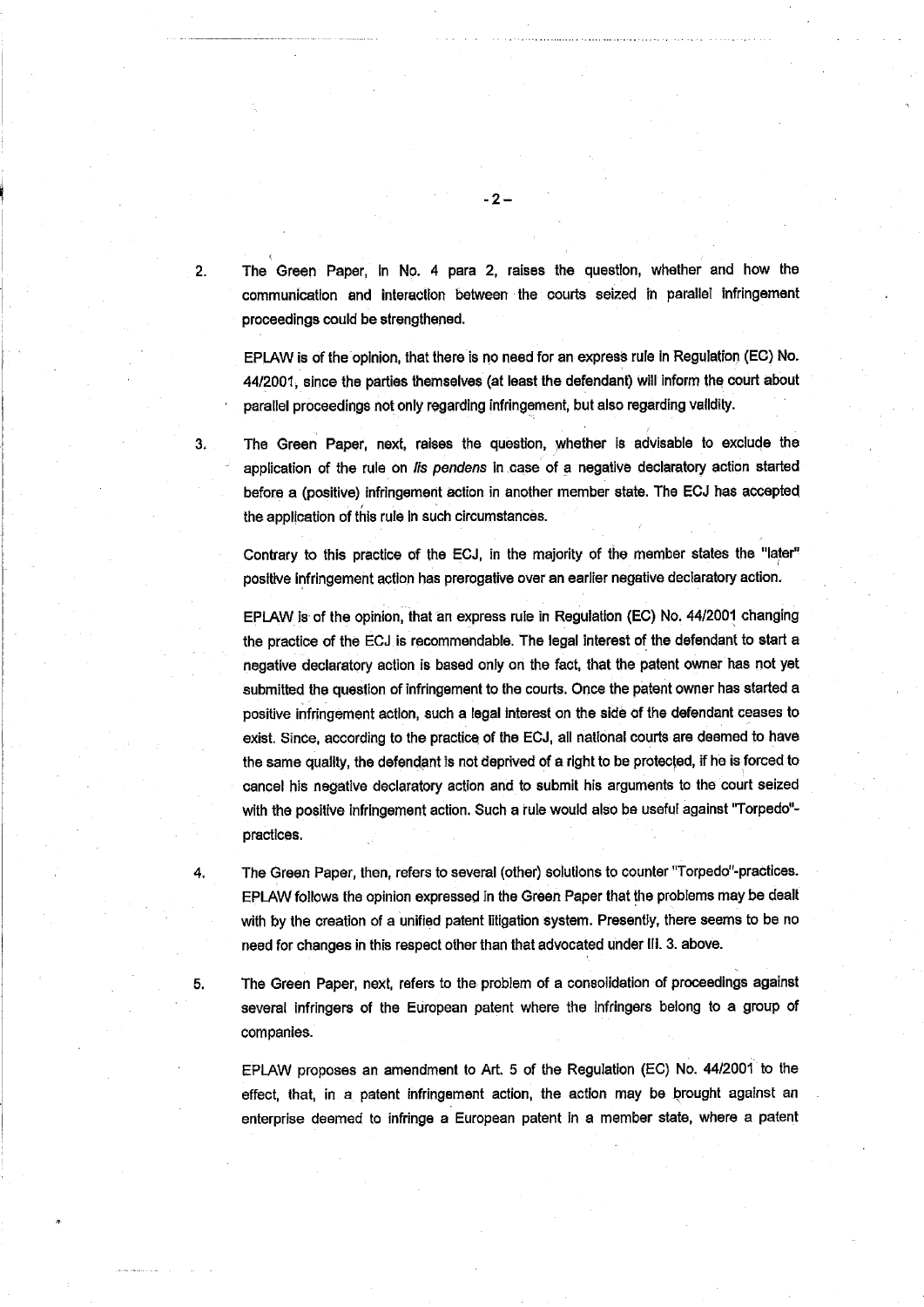infringement action relating to the same European Patent against another enterprise. belonging to the same group of companies (parent-, daughter-, sister-relationship, to be defined in the Regulation) as the first-mentioned enterprise, has been started (consolidated actìon). Such an amendment seems to be necessàry because of the decision of the ECJ the case Roche v. Primus $3$ .

The amendment would save the patent owner the burden of having to start infringement proceedings, regarding the same European Patent, in a plurality of member states.

The proposed rule should not be restricted to cases of a "coordinated policy" relating only to the seat of a defendant who is "coordinating the activities or otherwise having the closest connection with the infringement". The counter-argument that this may lead to forum shopping, is not convincing, sincè the patent owner already at present has the right to start the Infringement proceedings against each of the companies of the "Group" in any forum available thus forcing the "Group" to join arguments against the actions at least behind-the scenes, Moreover, under the practice of the ECJ, the courts of all memberstates are deemed to have the same quality.

#### IV. Proposed change of Art 22 (4) Regulation (EC) No. 44/2001

3

6. Art. 22 (4) of Regulation (EC) No. 4412001, according to which the courts have exclusive jurisdiction regardless of domicile, following the English text, reads as follöws:

> in proceedings concerned with the registration or validity of patents: The courts of the Member State in whioh the .... registration has been applied for. has taken place or is under the terms of a Community or an international convention desmed to have taken place.

The English text of this rule differs from the German text which, in the material of parts, has the following wording:

Klagen, welche die Eintragung oder die Gültigkeit von Patenten.... zum Gegenstand haben

The French text has the same wording ("pour objet')

That the English text is containing an error in translation Is clearly shown by Art. 22 (2) and (3) which, in the English text, contain the words:

Critical review regarding that decision in: Kur, IIC 2006, 844 ff.

- 3-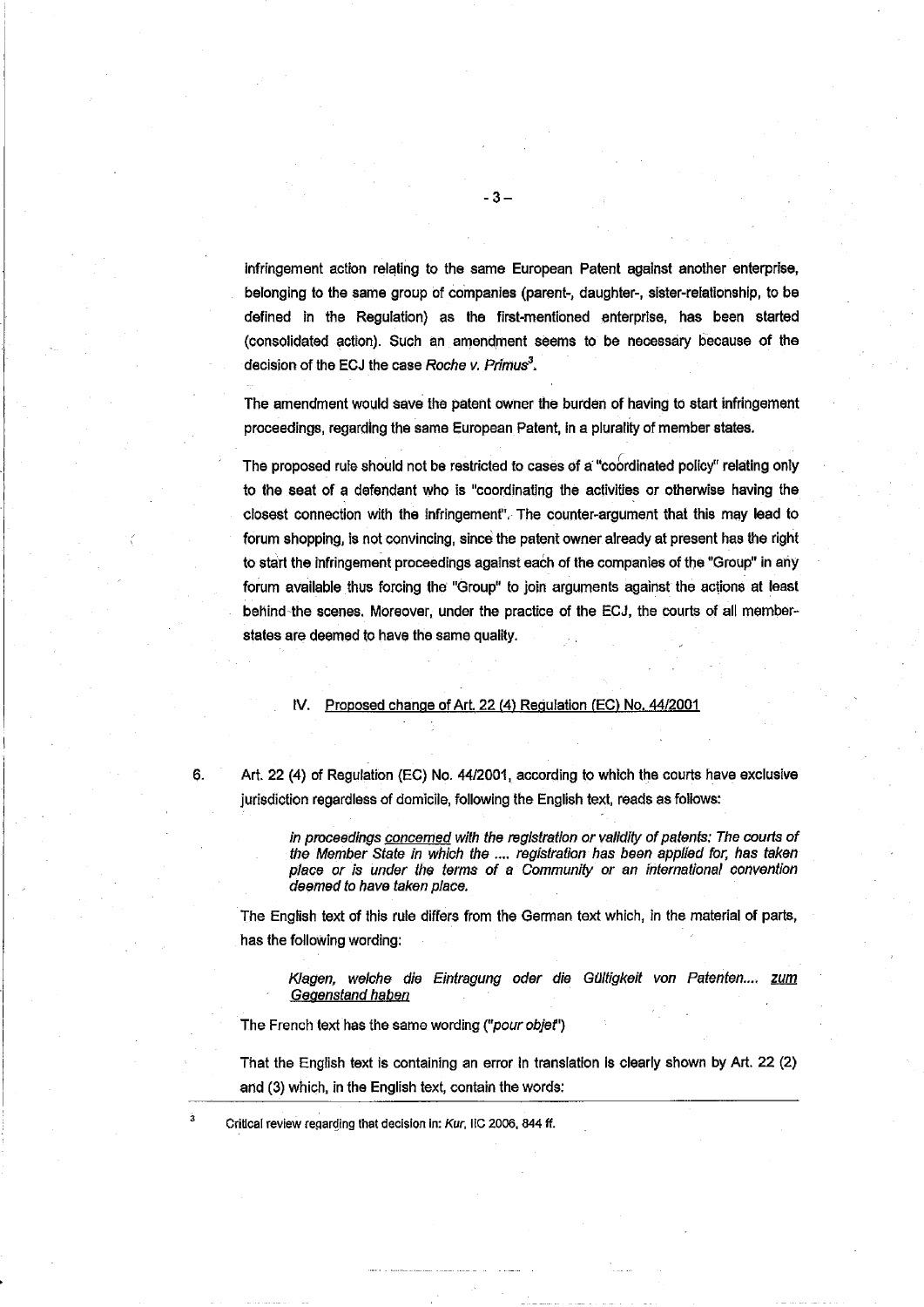## In proceedings which have as their object...

7. Despite this clear case of wrong translation, the ECJ in the case C-4034, following the English text, has extended the scope of application of Art. 22 a (4) to a case, where the validity issue was raised only incidentally, as an argument against infringement, not in an action (or counter-aotion) for revocation.

-4-

8. The decision of the ECJ has been unanimously criticized<sup>5</sup>.

The argument of the ECJ, that the national courts of the registration are best suited to apply their own national law, is not convincing, since, in the field of patent law. the national law has been harmonized to a high degree and since, where European patents exist that are governed by the European Patent Convention, the rules regarding registration and validity in all contracting states are the same<sup>6</sup>.

The second argument of the ECJ, that the issue of patents necessitates the involvement of the national administrative authority, would be relevant for the *actus contrarius* only, if the plaintiff would seek the invalidation of the granted patent which is not the case, if the argument is only raised as an incidental question.<sup>7</sup>

The third argument of the ECJ, that. allowing for a non-validity argument (without raising an action or a counter-action for invalidity), would multiply the jurisdictions and undermine the predictabilty and legal certainty, is not convincing, since Court judgements on validity arguments, even if raised only incidentally, usually are well known in thè technical field of the patent. Regarding legal certainty the ECJ, in constant practice, is of the opinion, that all national courts have the same quality.

9. In consequence of the ECJ decision in GATv. Luk, the majority of national courts today is of the opinion, that infringement actions on European patents In other states becme inadmissible as soon as the invalidity of the patent has been asserted, even if only in the way of a defence argument.<sup>8</sup>

6 7 8

<sup>(20071</sup> ECR 1-6509, para 22

HeinzelRoffael, GRUR Int. 2006, 787/791; Kur, 37 IIC (2006), 844/848; Bukow, Festschrift Schilling (2007), 59/66; Adolphsen, IPRax 2007, 15/18; Kubis, Mitt. 2007, 220/223; Torremans, 29 EIPR (2007), 195; Bisschop, Mitt. 2007, 247/249; Warner/Middlemiss, 28 EIPR (2006), 580; Grabinskl, Liber Amicorum Joseph Straus (2008), 565/568

Grabinski, 568

Grabinski, 568

Overview: Grabinski, 570